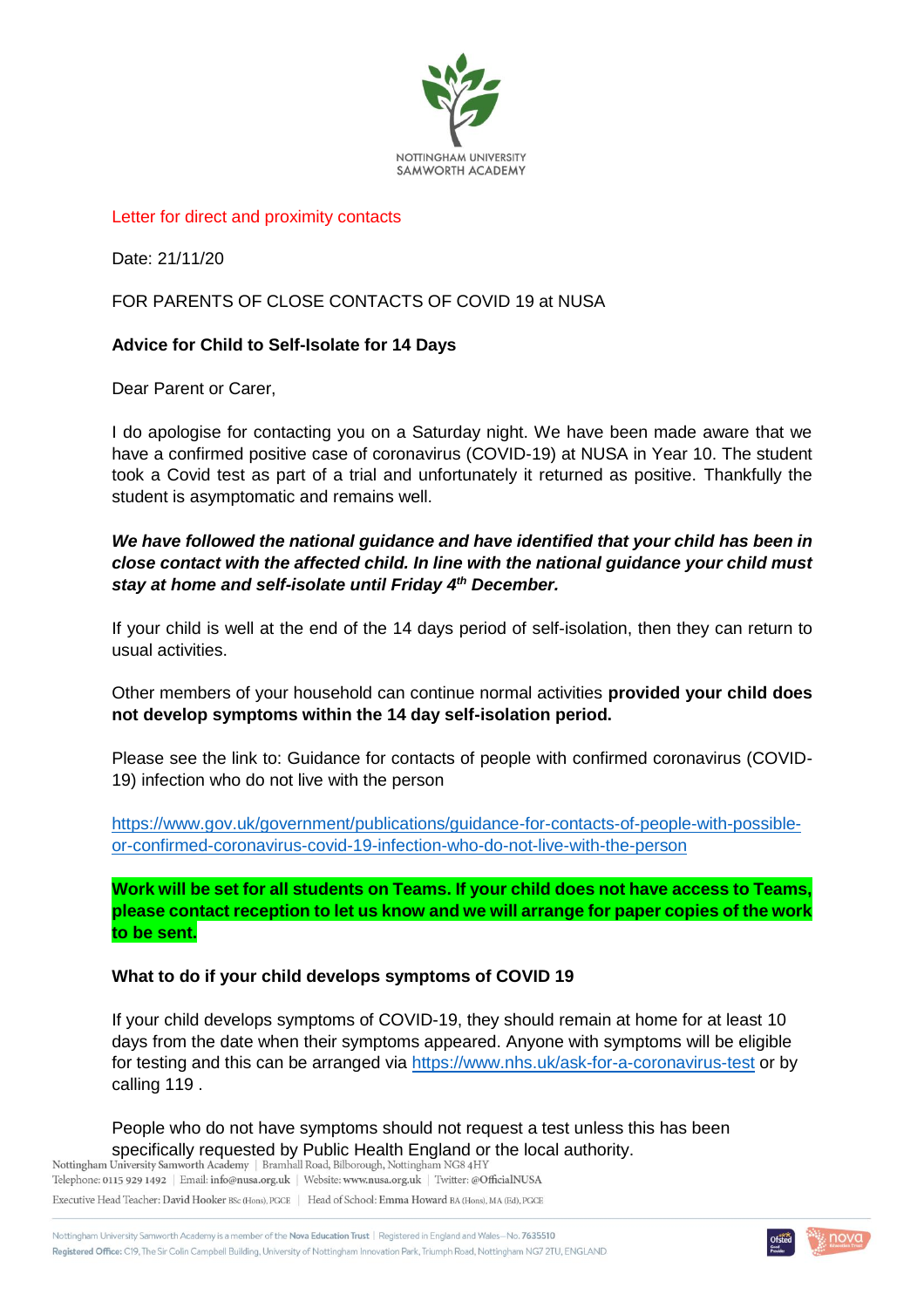All other household members who remain well must stay at home and not leave the house for 14 days. This includes anyone in your 'Support Bubble'.

The 14-day period starts from the day when the first person in the house became ill.

Household members should not go to work, school or public areas and exercise should be taken within the home. If you require help with buying groceries, other shopping or picking up medication, or walking a dog, you should ask friends or family. Alternatively, you can order your shopping online and medication by phone or online.

Household members staying at home for 14 days will greatly reduce the overall amount of infection the household could pass on to others in the community

If you are able can, move any vulnerable individuals (such as the elderly and those with underlying health conditions) out of your home, to stay with friends or family for the duration of the home isolation period

Please see the link to the PHE 'Stay at Home' Guidance:

[https://www.gov.uk/government/publications/covid-19-stay-at-home-guidance/stay-at-home](https://www.gov.uk/government/publications/covid-19-stay-at-home-guidance/stay-at-home-guidance-for-households-with-possible-coronavirus-covid-19-infection)[guidance-for-households-with-possible-coronavirus-covid-19-infection](https://www.gov.uk/government/publications/covid-19-stay-at-home-guidance/stay-at-home-guidance-for-households-with-possible-coronavirus-covid-19-infection)

# **Symptoms of COVID 19**

The most common symptoms of coronavirus (COVID-19) are recent onset of:

- new continuous cough and/or
- high temperature and/or
- a loss of, or change in, normal sense of taste or smell (anosmia)

If your child does develop symptoms, you can seek advice from the nhs.uk website at [https://www.nhs.uk/conditions/coronavirus-covid-19/check-if-you-have-coronavirus](https://www.nhs.uk/conditions/coronavirus-covid-19/check-if-you-have-coronavirus-symptoms/)[symptoms/.](https://www.nhs.uk/conditions/coronavirus-covid-19/check-if-you-have-coronavirus-symptoms/) If you are concerned about your child's symptoms, or they are worsening you can seek advice from NHS 111 at<https://111.nhs.uk/> or by phoning 111.

### **How to stop COVID-19 spreading**

There are things you can do to help reduce the risk of you and anyone you live with getting ill with COVID-19

*Do*

- wash your hands with soap and water often do this for at least 20 seconds
- use hand sanitiser gel if soap and water are not available
- wash your hands as soon as you get home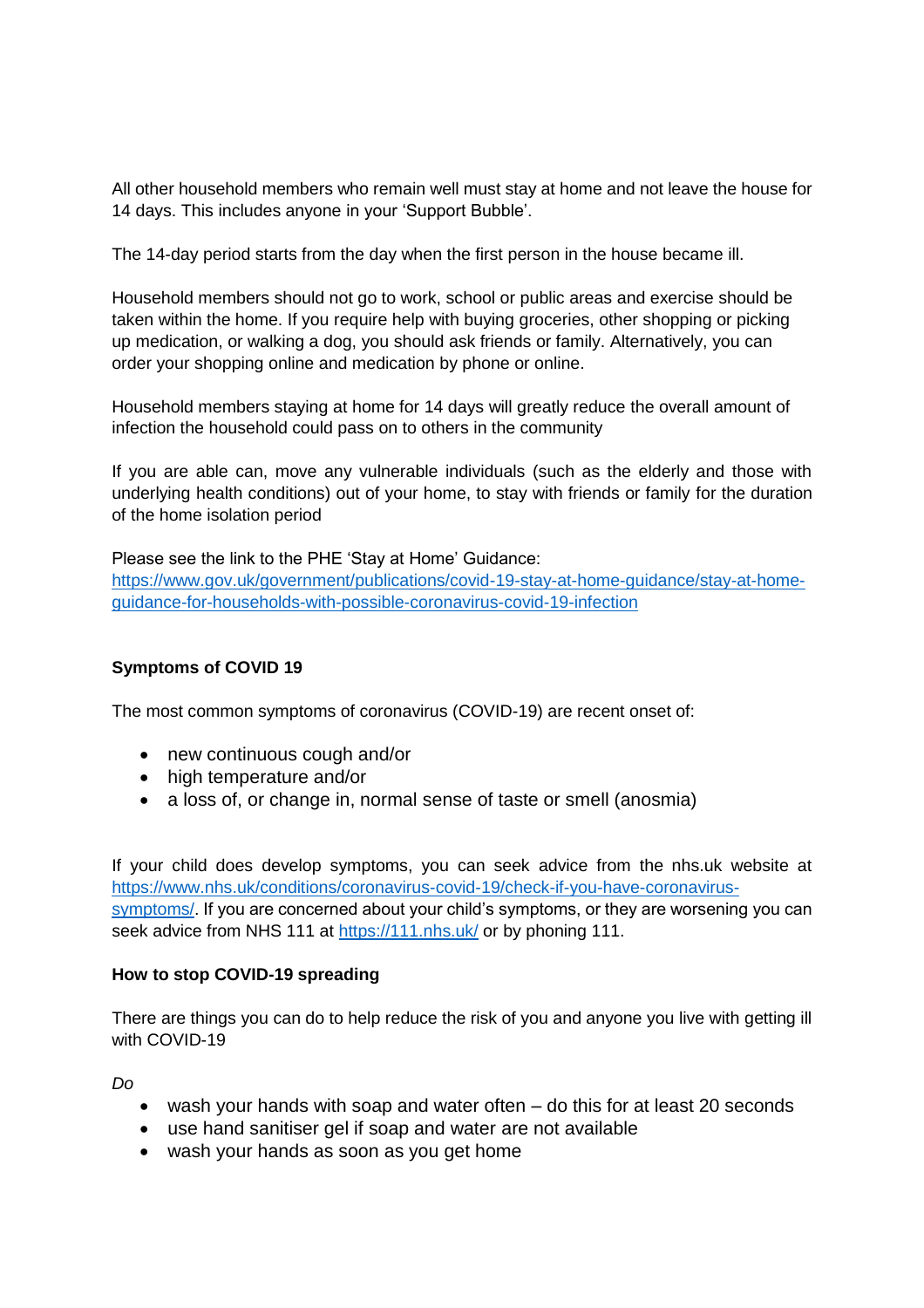- cover your mouth and nose with a tissue or your sleeve (not your hands) when you cough or sneeze
- put used tissues in the bin immediately and wash your hands afterwards

Yours sincerely

Emma Howard Head of School